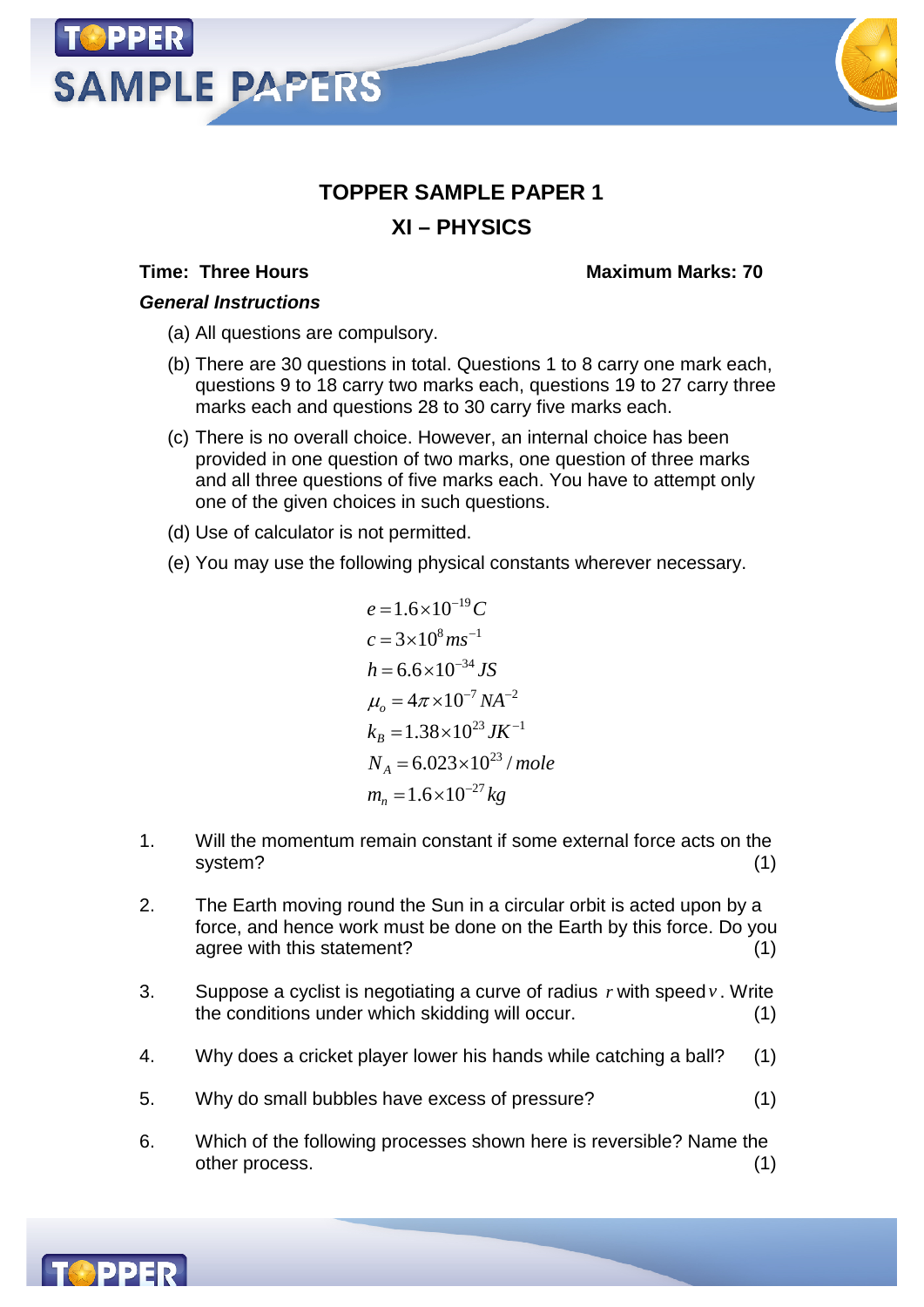

- 7. Can a simple pendulum experiment be conducted inside a satellite?(1)
- 8. Water in a closed tube is heated with one arm vertically placed above an arc lamp. The water will begin to circulate along the tube in the counter – clockwise direction. Is it true or false? (1)



9. The acceleration- time graph for a body is shown in the given figure. Plot the corresponding velocity-time graph. (2)



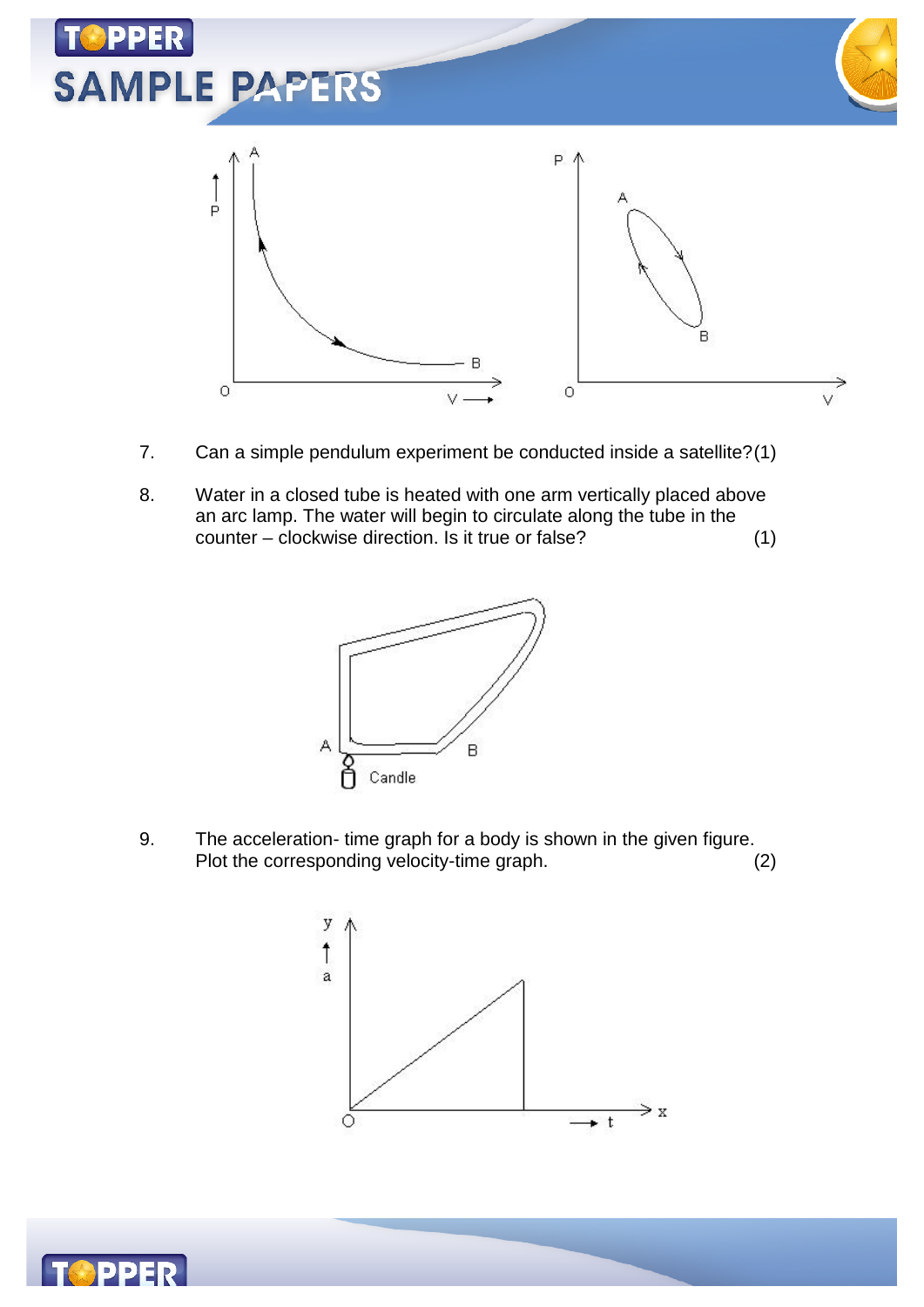**SAMPLE PAPERS** 



- 11. A ball is dropped vertically from rest at a height of 12 m. After striking the ground, it bounces to a height of 9 m. What fraction of kinetic energy does it loose on striking the ground? (2)
- 12. If the angular momentum is conserved in a system whose moment of inertia is decreased. Will its rotational kinetic energy be also conserved? (2)
- 13. Assuming that the Earth's orbit is a circle of radius  $1.5 \times 10^8$  km. Calculate the mass of the sun. (2)

#### OR

The change in the value of *g* at a height *h* above the Earth is same as at a depth *d* below it. If *h* and *d* are compared to the radius of the earth. What is the ratio $\left(\frac{h}{d}\right)$ ? (2)

- 14. (i) Distinguish between an isothermal and an adiabatic process. (ii) Distinguish between an isochoric and isobaric processes. (2)
- 15. A person is measuring the velocity of sound in an experiment. He found that velocity of sound increases by  $61 cm/s$  for every  $1^{\circ}$  C. Show this mathematically. (2)
- 16. A waterfall is 100 m high. How much warmer will the water be after the fall? Assume that all the work gets converted into the heat energy. Take the average value of  $g$  to be  $980 \, cm/s^2$ .  $\hskip 3cm (2)$
- 17. During an experiment, an ideal gas is found to obey an additional law  $VP^2$  = constant. The gas is initially at a temperature T and volume V. When it expends to a volume 2*V* , what does new temperature become.
- (2) 18. A narrow sound pulse is sent across a medium. (i) Does the pulse have a definite (a) wavelength (b) frequency (c) speed of propagation?

(ii) If the pulse rate is 1 after every 20 sec, is the frequency of the note produced 0.05 Hz? (2)

19. It has been suggested that for liquids  $s^3 \beta^4 = K$ , is a constant, with *s* being the surface tension and  $\beta$  the compressibility, show that *K* is not a dimensionless constant. (3)

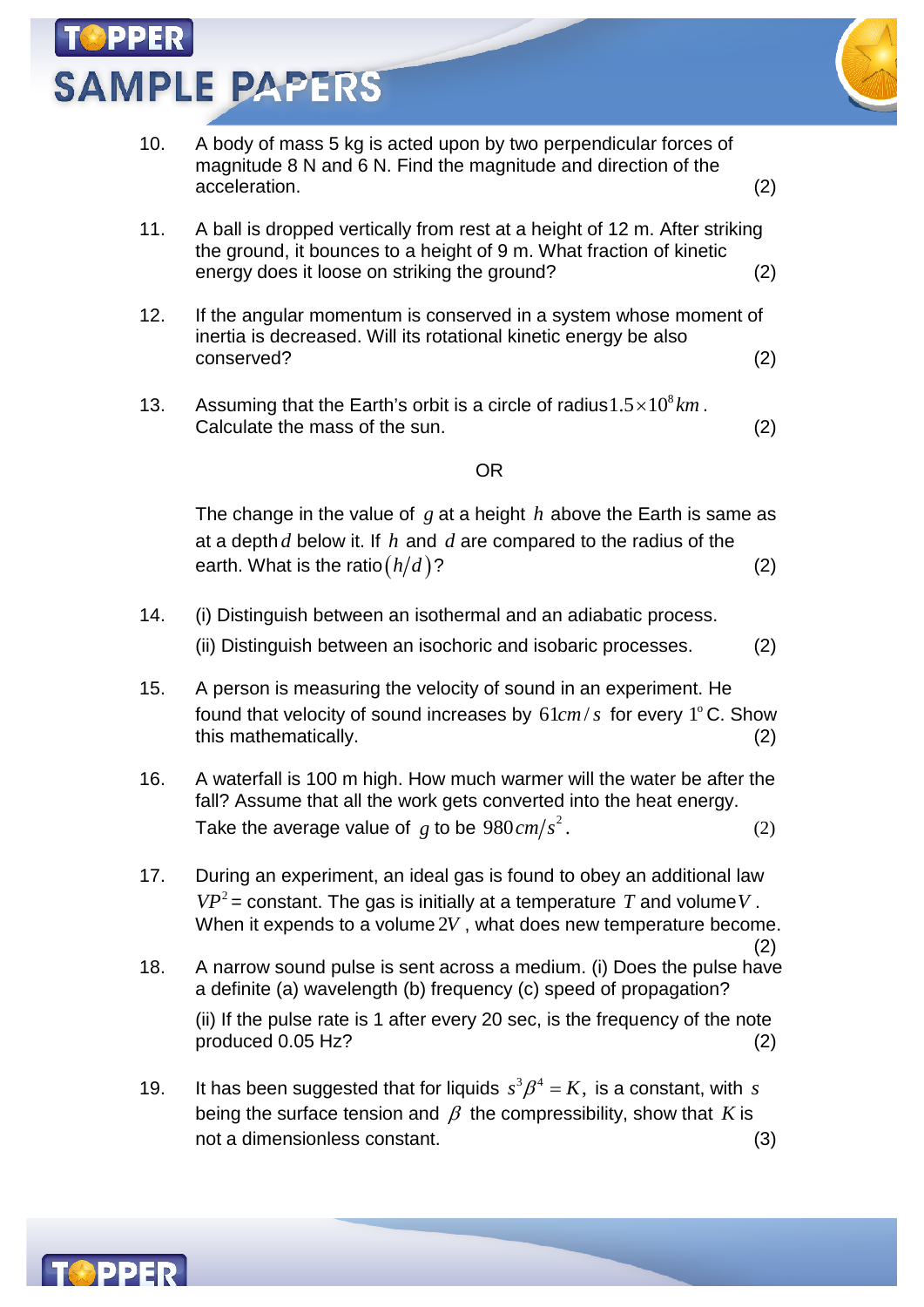**SAMPLE PAPERS** 



- 20. It is easier to pull a lawn roller than to push it. Explain using the resolution of forces. (3)
- 21. Two billiard balls, each of mass 0.05 kg moving in opposite directions with speed  $6ms^{-1}$  collide and rebound with the same velocity. What is the impulse imparted to each ball due to the other? (3)
- 22. A long playing record revolves with a speed of  $33\frac{1}{2}$ rev / min, 3 and has a

radius of 15 cm. Two coins are placed at 4 cm and 14 cm away from the centre of the record. If the coefficient of friction between the coins and the record is 0.15. Which of the two coins will revolve with the record? (3)

- 23. A car drives along the straight level frictionless road by an engine delivering constant power. How is velocity of the car related to time elapsed? (3)
- 24. Prove that the impulse received during an impact is equal to the total change in momentum produced during the impact. (3)
- 25. While approaching a planet circling a distant star, a space traveller determines the planet's radius to be half that of the Earth. After landing on the surface he finds the acceleration due to gravity to be twice that on the surface of the Earth. Find the ratio of the mass of the planet to that of the Earth. (3)
- 26. Oil spreads over the surface of water, whereas water does not spread over the surface of oil. Why? (3)
- 27. Two vessels of the same size are at the same temperature. One of them holds 1 kg of  $\,N_2^{}\,$  gas.
	- (i) Which of the vessels contains more molecules?
	- (ii) Which of the vessels is under greater pressure and why?
	- (iii) In which vessel is the average molecular speed greater? How many times is it greater? (3)
- 28. A particle is thrown over a triangle from one end of a horizontal base that grazing the vertex falls on the other end of the base. If  $\alpha$  and  $\beta$  be the base angles and  $\theta$  the angle of projection, prove that  $\tan \theta = \tan \alpha + \tan \beta$  (5)

OR